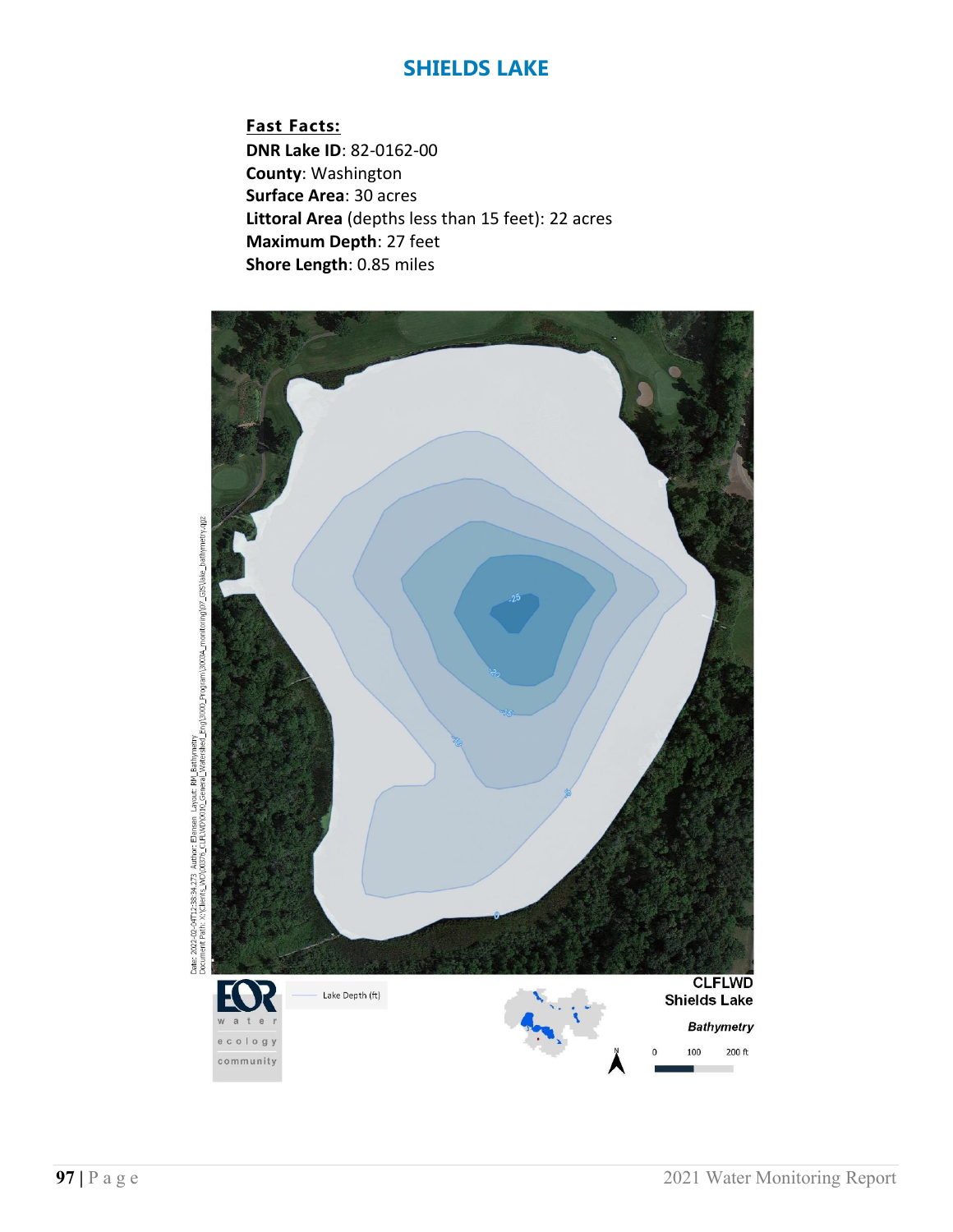### **2021 Surface Water Quality Summary**

#### **Nutrients:**

*June-Sept. Average Total Phosphorus (TP, µg/L)*

### **38.2 ug/L**



**Algae:** *June-Sept. Average Chlorophyll-a (Chl-a, µg/L)*

### **6.1 ug/L**



**Clarity:**  *June-Sept. Average Secchi Depth (Secchi, ft)*

**8.4 feet**





State standard are shown with a dashed red line. Phosphorus =  $60 \mu g/L$ , Chlorophyll-a =  $20$ µg/L, Secchi Depth = 3.3 feet. Sample points are shown in black dots. Points above the line are worse than the State standard. Points below the line are better than the State standard.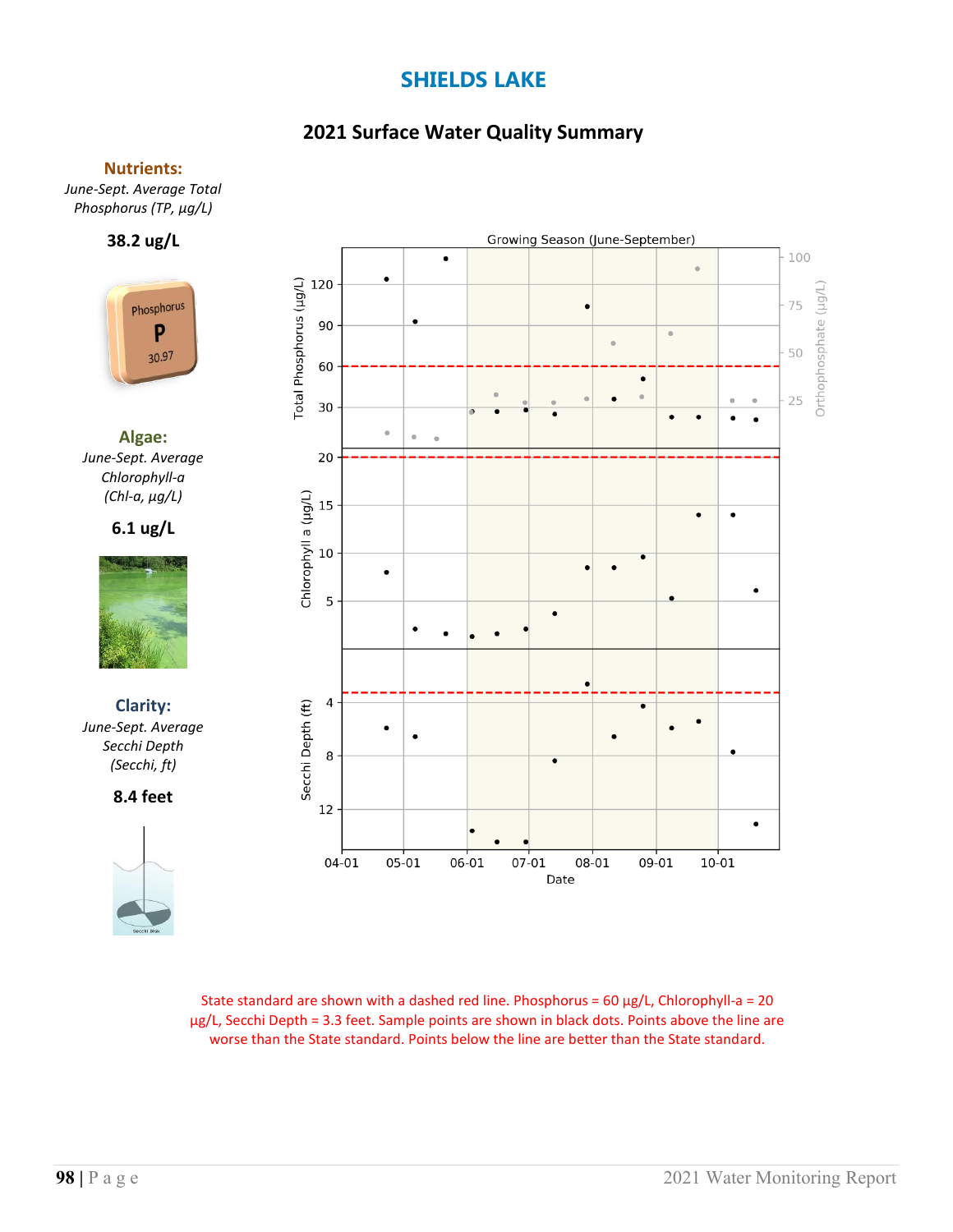### **Historical Water Quality Summary**

|                             | Phosphorus (µg/L) | Chl-a $(\mu g/L)$ | Secchi (feet) |
|-----------------------------|-------------------|-------------------|---------------|
| <b>State Standard</b>       | < 60              | < 20              | > 3.3         |
| 10-year Average (2012-2021) | 177.3             | 44.8              | 3.5           |
| 2040 District Goal          | < 60              | n/a               | > 4.3         |
| 5-year Average (2017-2021)  | 119.6             | 44.2              | 3.8           |



*June-Sept. Average Total Phosphorus (TP, µg/L)*



**Algae:** *June-Sept. Average Chlorophyll-a (Chl-a, µg/L)*



**Clarity:** *June-Sept. Average Secchi Depth (Secchi, ft)*





State standard are shown as the boundary between green and light blue. (Phosphorus =  $60 \mu g/L$ , Chlorophylla = 20 µg/L, Secchi Depth = 3.3 feet. Growing season averages are shown as black points. Points in the green area are above the state standard. Points in the light blue area are better than the State standard.